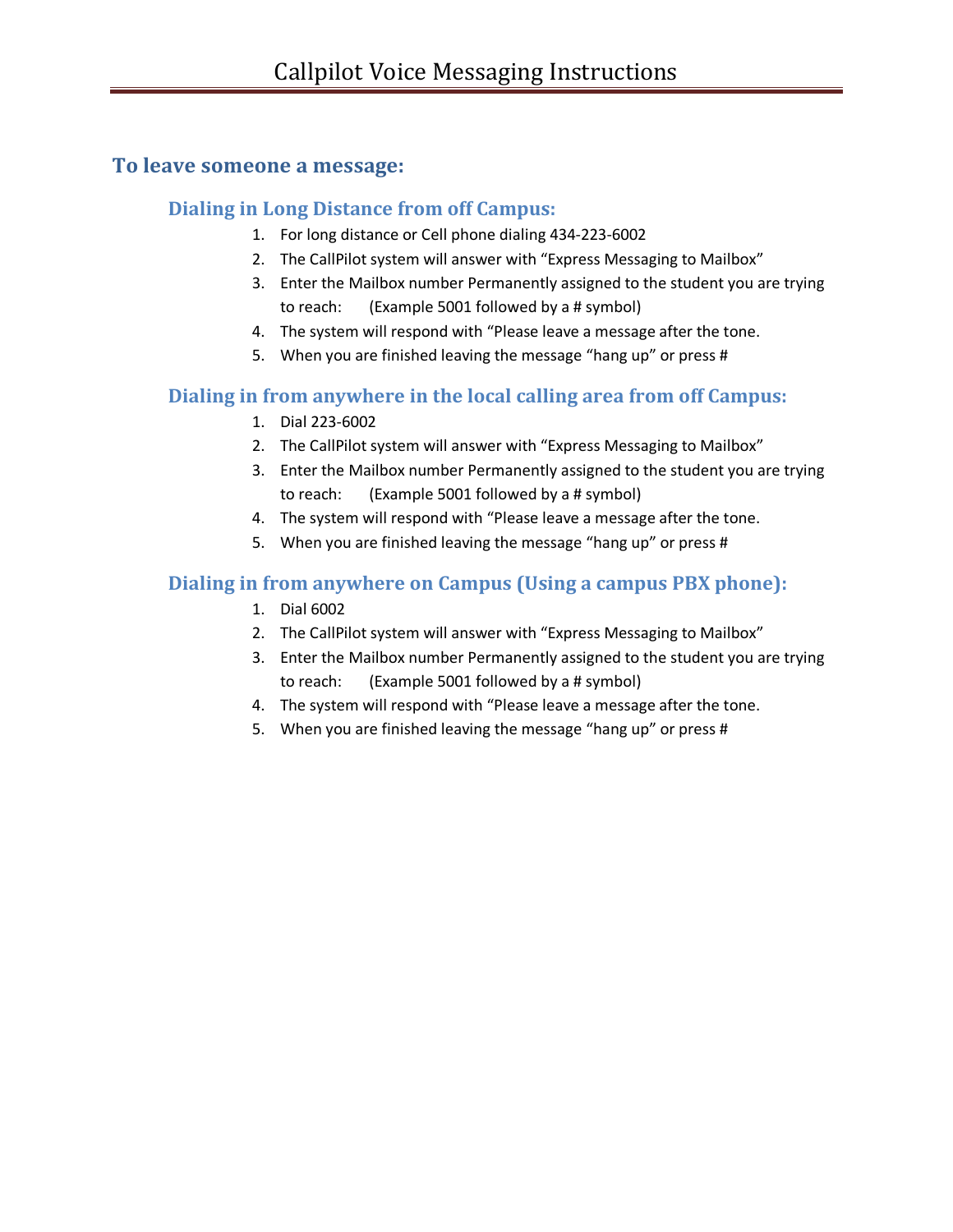# **Students to pick up your messages:**

## **Using Long Distance or Cell Phone:**

- 1. For long distance or Cell phone dial 434-223-6001
- 2. The CallPilot system will answer with "Mailbox" Enter the Mailbox number Permanently assigned to you: (Example 5001 followed by a # symbol)
- 3. The CallPilot system will answer with "Password"
- 4. Enter your Password followed by a # symbol:

For first time users or whenever we have to reset your password for whatever reason your default password will always be 1212#. If you have to use 1212# you must change your password before the system will let you access your messages. Please follow the instructions, you will be instructed to enter level 84. Please understand when you enter this level using 1212# as a password your old password will always be 1212#. Follow the instructions to change to your new password.

5. Please see Callpilot User Reference sheet on the Hampden-Sydney web for more instructions on how to use Callpilot

#### **Dialing in from anywhere in the local calling area from off Campus:**

- 1. Dial 223-6001
- 2. The CallPilot system will answer with "Mailbox" Enter the Mailbox number Permanently assigned to you: (Example 5001 followed by a # symbol)
- 3. The CallPilot system will answer with "Password"
- 4. Enter your Password followed by a # symbol:

For first time users or whenever we have to reset your password for whatever reason your default password will always be 1212#. If you have to use 1212# you must change your password before the system will let you access your messages. Please follow the instructions, you will be instructed to enter level 84. Please understand when you enter this level using 1212# as a password your old password will always be 1212#. Follow the instructions to change to your new password.

5. Please see Callpilot User Reference sheet on the Hampden-Sydney web for more instructions on how to use Callpilot